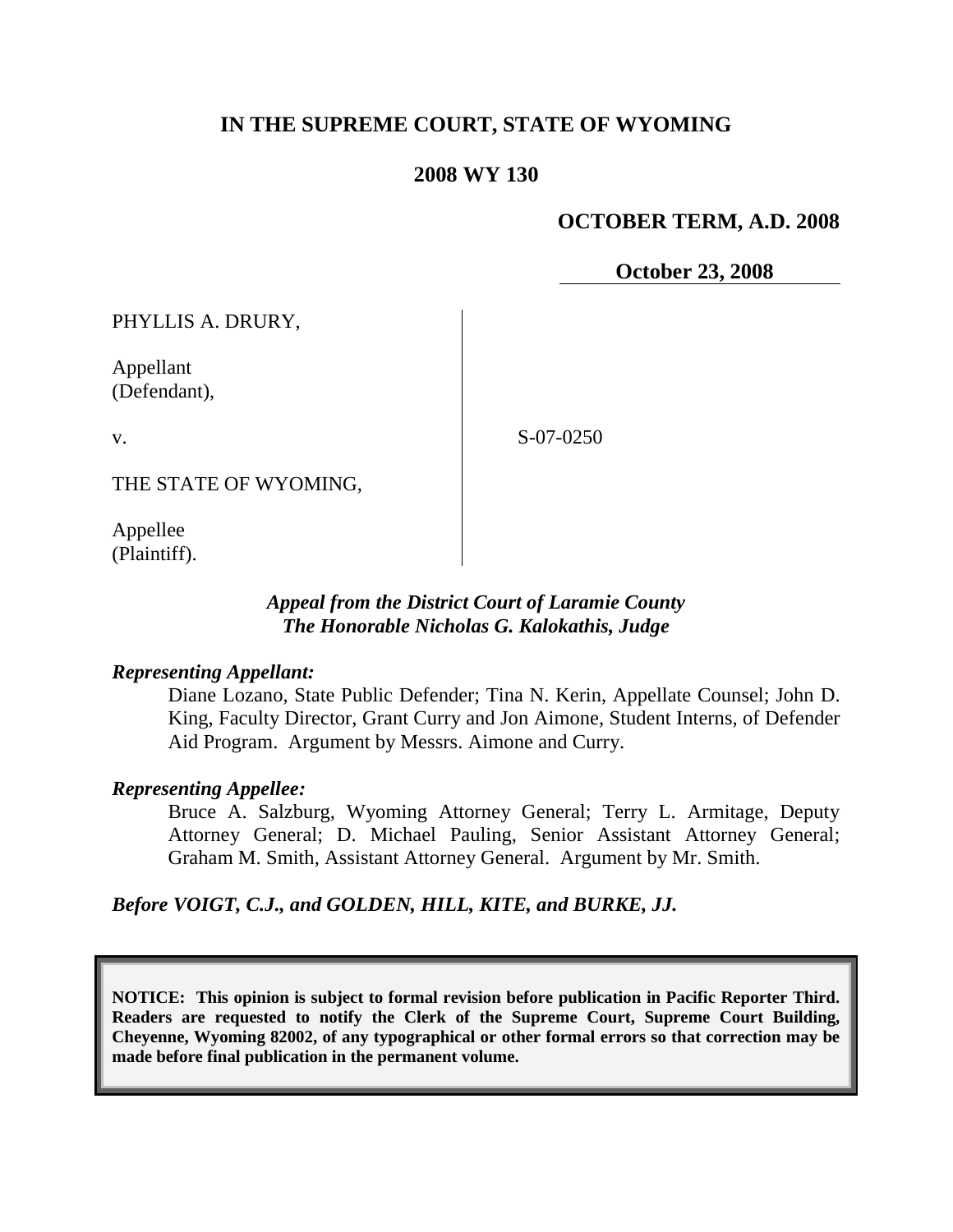# **VOIGT, Chief Justice.**

[¶1] Appellant Phyllis A. Drury requests that we overturn her conviction because she claims that a witness inappropriately vouched for the credibility of other witnesses and impermissibly commented on Appellant's credibility during her trial. Appellant also claims that the district court committed reversible error when it failed to suppress statements regarding taped interviews with law enforcement because the tapes of those interviews were destroyed and were not available to the defense at trial. We affirm.

#### **ISSUES**

[¶2] 1. Did the district court abuse its discretion when it allowed a law enforcement officer to testify regarding his ability to gauge credibility, behavior he considered indicative of credibility, and his impressions of the credibility of Appellant and other suspects, and when the court denied a subsequent motion for mistrial based on that same testimony?

2. Did the district court abuse its discretion in failing to exclude the testimony of a law enforcement officer regarding his interviews with Appellant and other witnesses even though tapes of those interviews were not provided to Appellant in discovery?

3. Did the district court err when it determined that Appellant's due process rights were not violated although the investigating officer destroyed tapes of interviews with Appellant and various witnesses?

# **FACTS**

[¶3] Appellant worked for a company dealing with collections in medical billing from January to September of 2005. In approximately April of 2005, deposits at the company began to go missing. The problem was not discovered until June when the company reconciled its books. The company, with the help of an accounting firm, spent several months investigating in order to confirm that the problem was internal and identify which specific deposits were missing. The company then used payroll and vacation records to eliminate from suspicion any employees who were not in the office on at least one day when a deposit went missing. Three employees were identified who had been present in the office on every day a deposit disappeared.

[¶4] Managers called the three employees who were still under suspicion into  $\frac{1}{2}$  individual interviews with law enforcement present.<sup>1</sup> The interviews were recorded on

 $1$ . The company requested a law enforcement presence at the interviews as a civil standby. The officers did not directly participate in the interviews.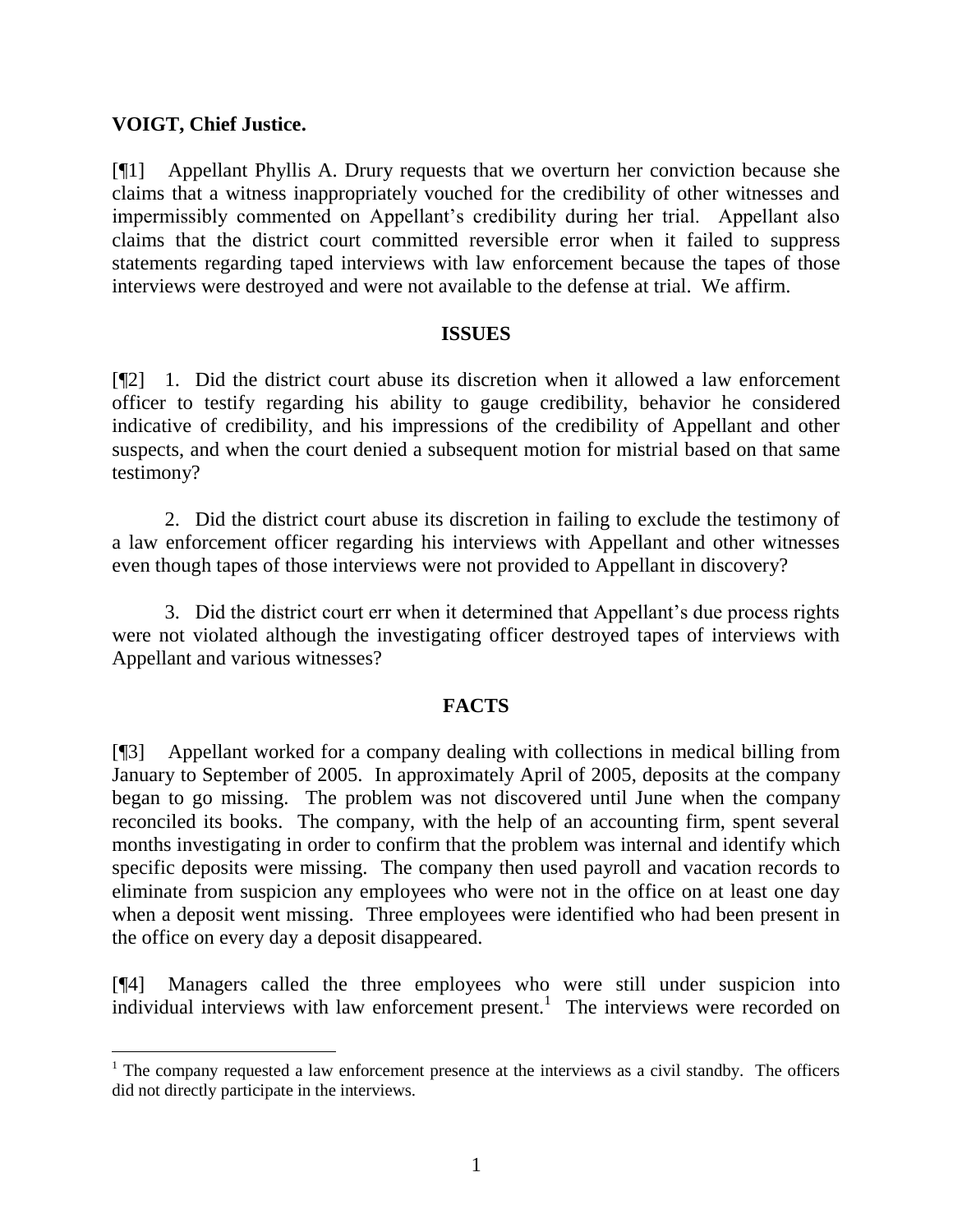audio tape but the recording was unintelligible because of poor sound quality. All of the employees denied involvement in the theft. At the end of the three interviews, the managers asked Appellant to clean off her desk and law enforcement escorted her from the premises.

[¶5] Officer Phil Brown investigated the thefts. Officer Brown interviewed nine employees in connection with his investigation. Officer Brown recorded those interviews and used the recordings to prepare his reports but he reused the tapes for other purposes and did not preserve the recordings. Appellant was the last employee Officer Brown interviewed. Officer Brown taped Appellant's interview as well, but both the audio and video tapes ran out approximately halfway through the interview. Officer Brown testified that Appellant confessed and signed a statement after the tape ran out. Appellant's written statement was admitted at trial.

[¶6] The State charged Appellant with felony larceny under Wyo. Stat. Ann. § 6-3-  $402(a)(c)(i)$  (LexisNexis 2003). The jury found Appellant guilty but the district court deferred its judgment and sentencing until both sides could submit materials related to a mistrial motion the defense brought during Officer Brown's testimony. The district court denied the motion on June 26, 2007, and entered a Judgment and Sentence on August 21, 2007.

# **DISCUSSION**

# *Did the district court abuse its discretion when it allowed a law enforcement officer to testify regarding his ability to gauge credibility, behavior he considered indicative of credibility, and his impressions of the credibility of Appellant and other suspects, and when the court denied a subsequent motion for mistrial based on that same testimony ?*

[¶7] Appellant contends that the district court committed error *per se* when it permitted testimony regarding Appellant's guilt. However, we recently abandoned the "error *per se*" standard for such testimony. *Large v. State*, 2008 WY 22, ¶ 30, 177 P.3d 807, 816 (Wyo. 2008). Since Appellant objected to the testimony at trial, we will review the admission of this testimony for abuse of discretion and determine whether the error, if any, was harmless. *Id*., 2008 WY 22, ¶ 30, 177 P.3d at 816; W.R.A.P. 9.04.

[¶8] We review the denial of a motion for mistrial for an abuse of discretion. *Martin v. State*, 2007 WY 2, ¶ 11, 149 P.3d 707, 710 (Wyo. 2007). An abuse of discretion occurs where the district court could not reasonably have concluded as it did. *Thomas v. State*, 2006 WY 34, ¶ 10, 131 P.3d 348, 352 (Wyo. 2006). "Granting a mistrial is an extreme and drastic remedy that should be resorted to only in the face of an error so prejudicial that justice could not be served by proceeding with trial." *Warner v. State*, 897 P.2d 472,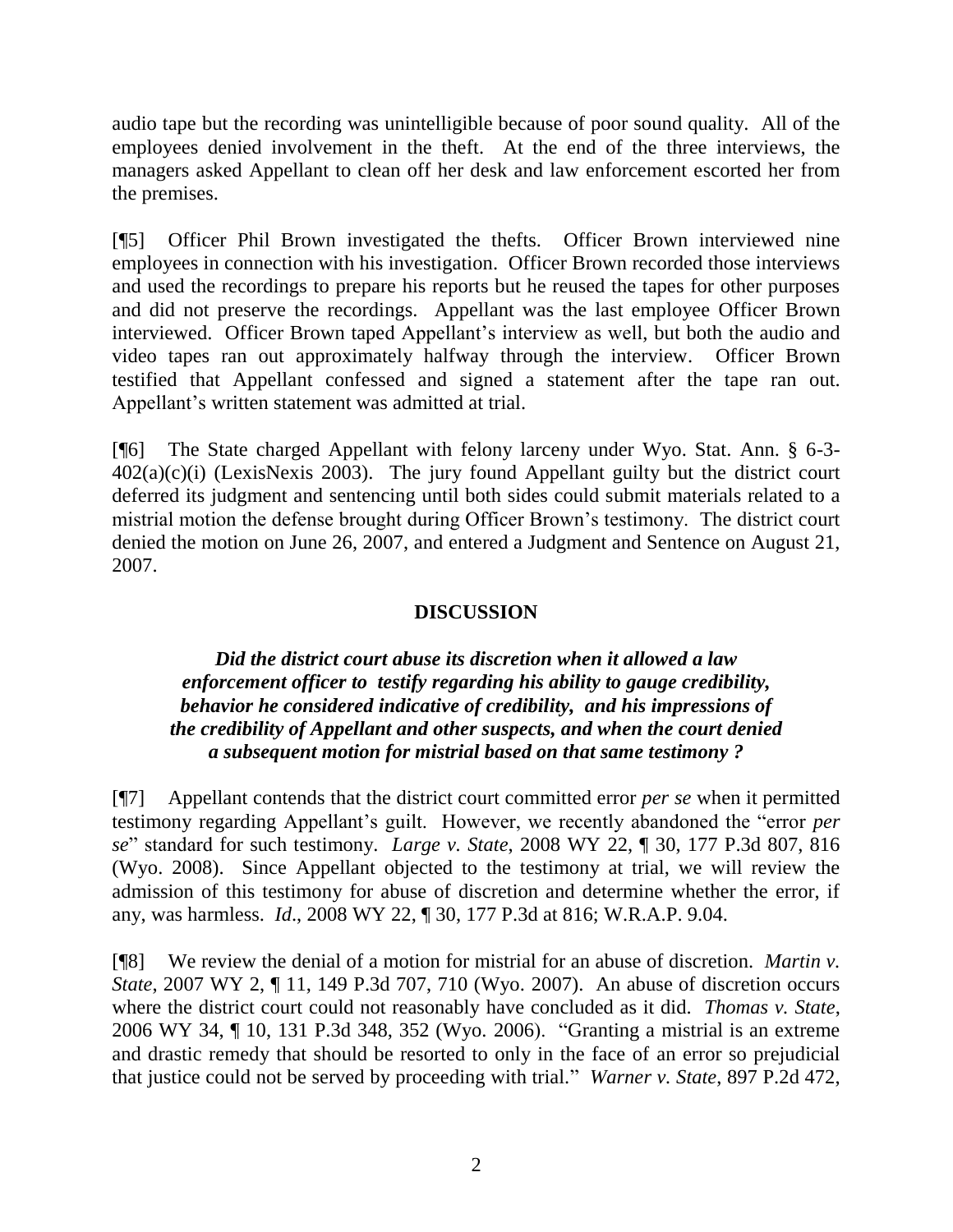474 (Wyo. 1995). Appellant has the burden of showing that she was prejudiced by the district court's denial of the motion for mistrial. *Yellowbear v. State*, 2008 WY 4, ¶ 67, 174 P.3d 1270, 1295 (Wyo. 2008).

[¶9] The testimony at issue was certainly inappropriate. Officer Brown testified that he had extensive training in interviewing techniques, including training in how to determine if a subject is lying during an interview. The officer also testified as to specific things for which he had been trained to look in making that determination.<sup>2</sup> He then made several comments about Appellant's credibility, about his opinion of her guilt, and about the credibility of the other suspects he interviewed during the investigation. At various points in his testimony, the officer made the following statements:

> But they sent me to a specialized school which basically supplied me with an outline [for interviews] that I could work with, an outline that psychologists and hundreds of cops have decided works pretty much all of the time.

. . . .

. . . .

 $\overline{a}$ 

They didn't really go into the exact questions, but they did have an outline of a certain amount of questions that you should follow in the same -- same order that would elicit responses both physically and verbally that would lead the detective to think that the person they're talking to is either being deceptive or is trying to be helpful with the cops. Like a witness or, a, um, somebody that's not guilty could act entirely different than people that have some involvement in the crime.

Just in the initial phase what I'm looking for is changes in body behavior that would indicate deception. I'm not really listening to the answers of the questions. I'm watching her body for movement, twitches, anything that is abnormal. You know, I sit there for about half an hour, and I watch what's

 $2$  Appellant did not object to this testimony, and does not take issue with it on appeal. The State concedes that it elicited this testimony, and seems to find nothing wrong with having a witness testify to the jury about specific behaviors that would indicate that a person lacks credibility or is lying. We must emphasize that one of the key purposes of a jury is to determine the credibility of each witness based on that jury's common experience with such matters. *See* 89 C.J.S. *Trial* § 677 (2001). Testimony on how to gauge credibility is completely inappropriate, and constitutes an unacceptable invasion of the province of the jury.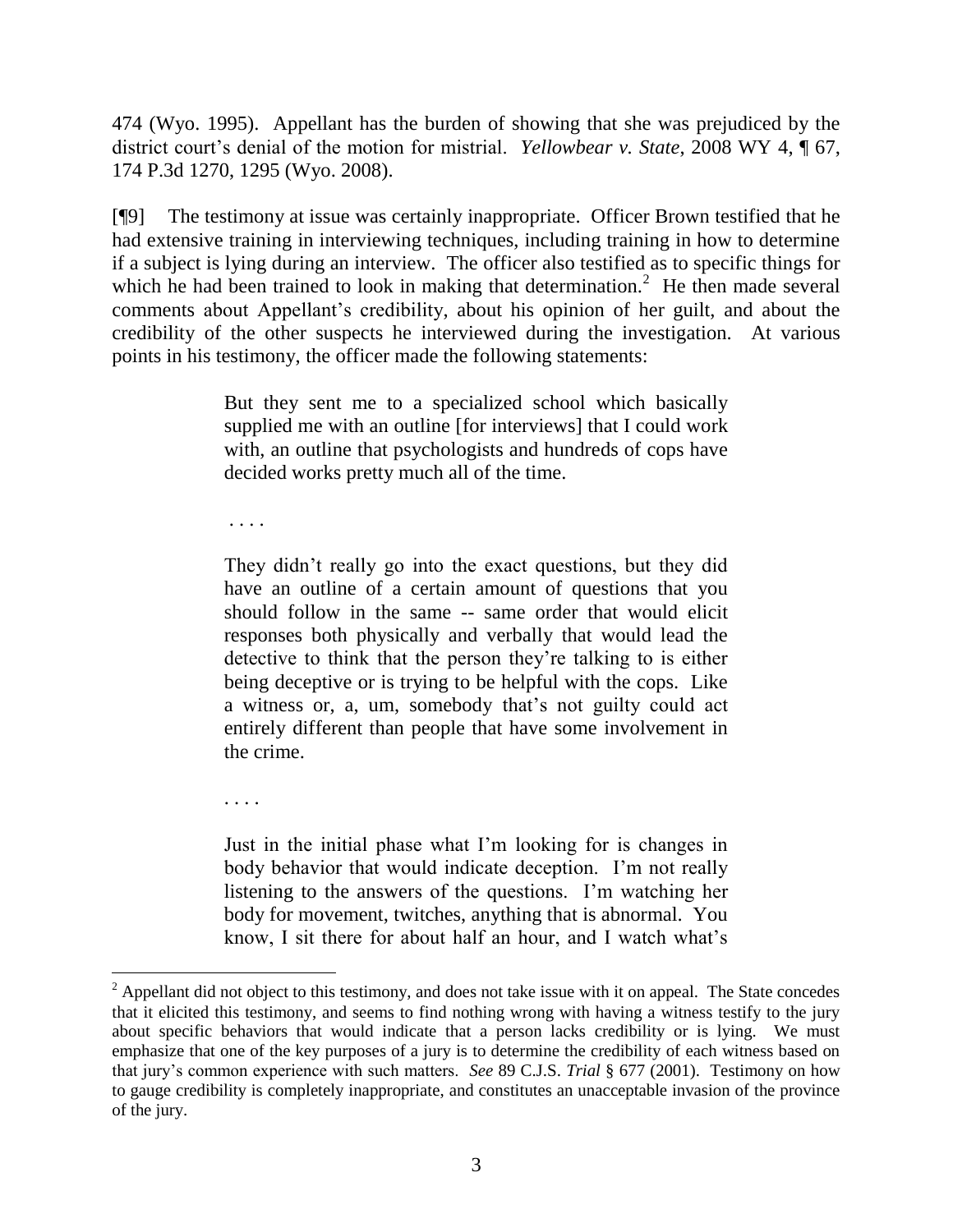normal. Then when I start to ask her just slightly stressful questions, and I watch what happens to her body. If I hit a chord during one of my questions, I know that something is up there; and I know that I need to ask more questions in that area. And it also gives me confidence that the person I'm talking to is lying to me.

. . . .

I'm looking for twitching legs, covering the mouth, inappropriate coughing, all of these things that I was taught that would indicate that somebody is trying to hide somebody [sic]. Witnesses -- **all of the other women in this office didn't give me any of that.** 

. . . .

And during that short phone interview **[Appellant] told me some things that were not normal for an innocent person.**

. . . .

Three seconds later she sat down -- well, she was sitting down, but she said okay. **So I knew that most normal people that have just been accused of --**

. . . .

The first part of the interview I'm watching body language. What they're saying is not necessarily as important as what their body's saying in regard to the deception or truth.

. . . .

# Okay. **In my opinion the nine women that I talked to did not exhibit any** --

(Emphasis added).

[¶10] Officer Brown testified as a lay witness. However, it is impermissible for either a lay witness or an expert to vouch for the credibility of another witness, or to comment on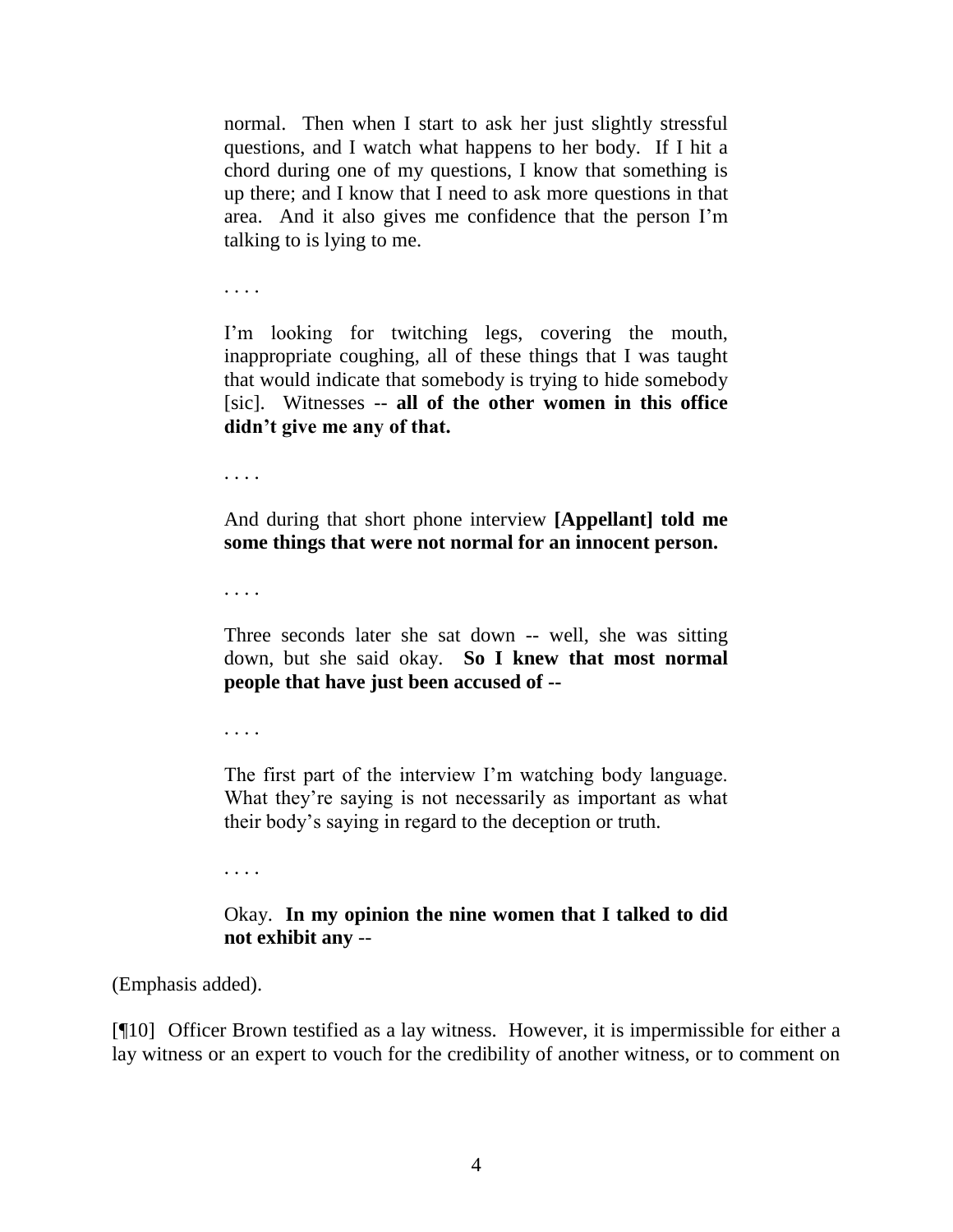the guilt of the accused. *Lopez v. State*, 2004 WY 103, ¶ 22, 98 P.3d 143, 150 (Wyo.  $2004$ ). The question becomes whether the error<sup>3</sup> requires reversal or whether the error was harmless under W.R.A.P. 9.04.

> We must ascertain whether the error affects any substantial rights of the accused, providing grounds for reversal, or whether it is harmless. The harmless error standard is set out in W.R.A.P. 9.04: "Any error, defect, irregularity or variance which does not affect substantial rights shall be disregarded by the reviewing court." *See also* W.R.Cr.P. 52(a). An error is harmful if there is a reasonable possibility that the verdict might have been more favorable to the defendant had the error never occurred. To demonstrate harmful error, the defendant must show prejudice under "circumstances which manifest inherent unfairness and injustice, or conduct which offends the public sense of fair play." *Johnson v. State*, 790 P.2d 231, 232 (Wyo. 1990). Under our harmless error analysis, we must judge whether the jury's verdict might have been different but for the witnesses' testimony.

*Wilks v. State*, 2002 WY 100, ¶ 21, 49 P.3d 975, 984 (Wyo. 2002). "Among the factors to be considered are the nature and gravity of the error, the prosecutor's duty to do justice and refrain from improper methods, the likely impact on the average juror, the quality of the prosecution's case, and the closeness of the case." *Warner v. State*, 2001 WY 67, ¶ 23, 28 P.3d 21, 29 (Wyo. 2001).

[¶11] The defense objected to each instance of vouching and of improper opinion as to guilt. The district court initially overruled or ignored those objections but did issue a limiting instruction at the end of Officer Brown's direct testimony. The district court instructed the jury:

> In regard to some of the testimony you heard from this witness, I want you to keep in mind that it is the exclusive province of the jury to determine whether or not a witness is telling the truth. It is not proper for a witness to vouch, as [Defense Counsel] has used that term in this trial, for the credibility of some other witness. And so whatever Officer Brown said about what his perception was about some

 $\overline{a}$ 

 $3$  It is difficult to say that the trial court "admitted" this testimony, when the record reflects that everyone involved went to considerable lengths to prevent the witness from testifying improperly. However, since the comments were made in the presence of the jury, we must examine the record to determine if Appellant was prejudiced as a result of the failure of all parties to control this witness.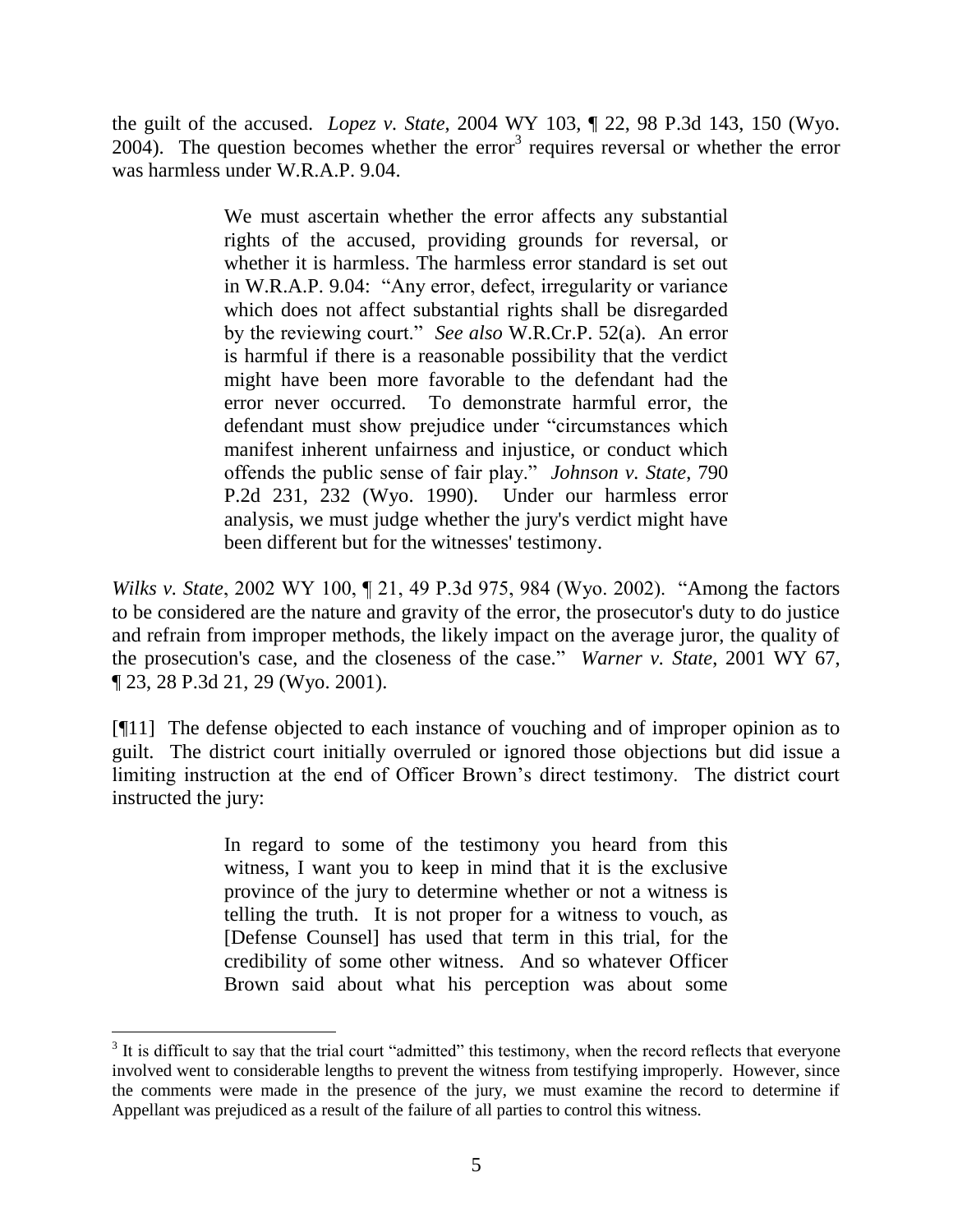witness, a witness's veracity or telling the truth or lack of truth, you're to totally disregard his testimony insofar as he's testified along those lines.

[¶12] Several of the witness's improper comments came after the district court gave that instruction. A number of those attempts by the witness to insert prejudicial statements were cut off by objection or interrupted by defense counsel. The prosecutor interrupted several of the statements made on direct examination and attempted to redirect testimony into safer waters. It is evident from the record that defense counsel, the prosecutor, and the district court all had difficulty controlling this witness. $4$ 

[¶13] The district court also instructed the jury before deliberations as follows:

The jury is the sole judge of the credibility of the witnesses, and of the weight to be given to their testimony. You should take into consideration their demeanor upon the witness stand, their apparent intelligence or lack of intelligence, their means of knowledge of the facts, the interest, if any, which any witness may have in the outcome of this trial, the prejudice or motives, or feelings of revenge, if any, which have been shown by the evidence. In so doing, you may take into consideration all of the facts and circumstances in the case and give such weight as you think the same are entitled to, in the light of your experience and knowledge of human affairs.

Another jury instruction read, in pertinent part:

. . . .

It is your duty to determine the facts and to determine them from the evidence produced in open court. You are the sole judges of the facts and the credibility of the witnesses and the weight to be given their testimony.

The evidence which you are to consider consists of testimony of the witnesses and the exhibits offered and

 $4$  At one point, the district court called a recess so that the prosecutor could direct the witness not to discuss Appellant's history with Alcoholics Anonymous, which history the witness used to create a bond with Appellant during the interview. Appellant had apparently confessed to the witness that she spent most of the stolen money on alcohol. Even after strict out-of-court instruction, the witness still managed to slip in a comment when asked whether Appellant gave some of the money to her mother that, "[s]he gave all of it to a different thing. I can't -- I was told not to tell you what."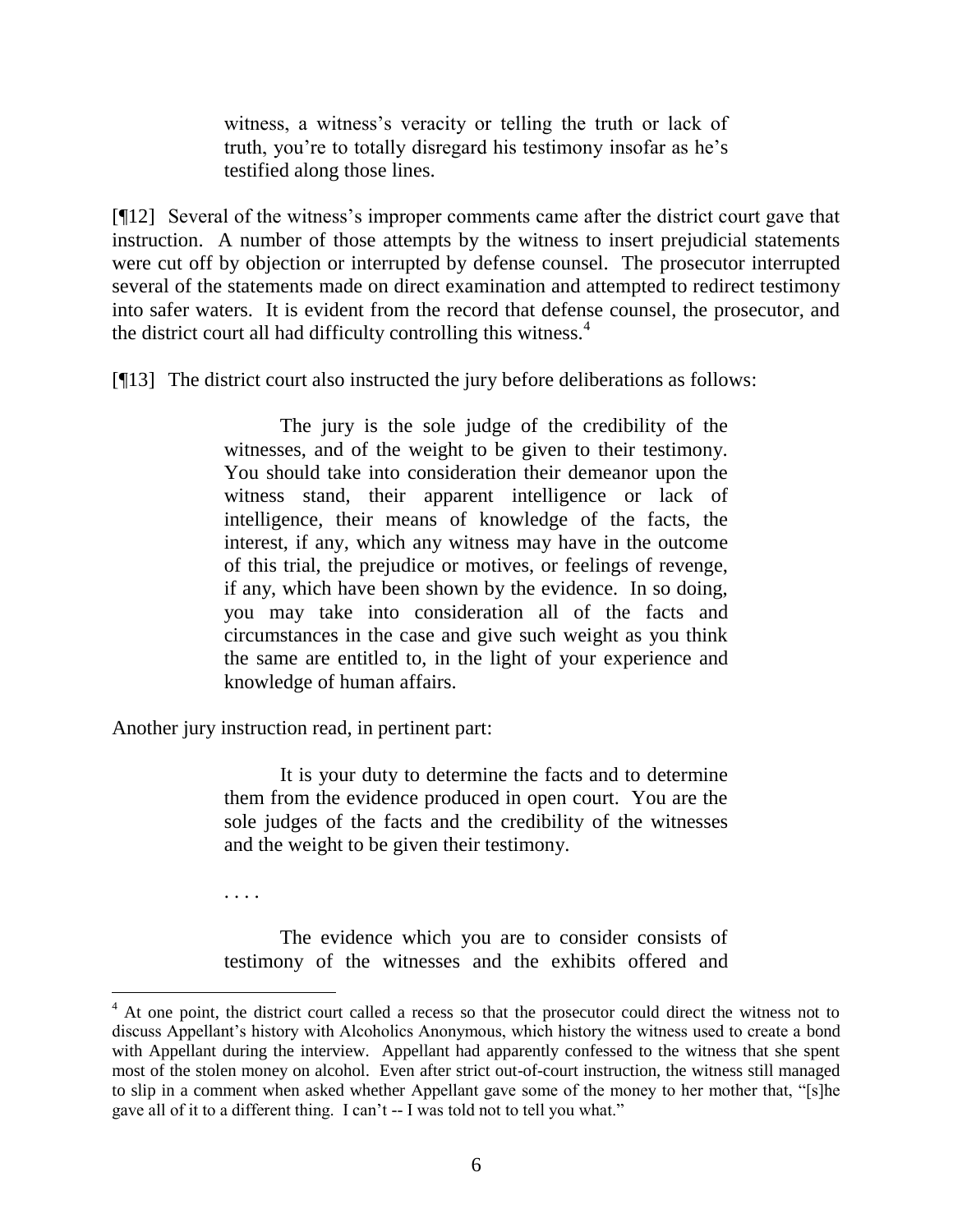received. The production of evidence in court is governed by rules of law. From time to time it has been my duty as Judge to rule on the admissibility of evidence. You must not concern yourself with the reasons for these rulings. You are not to consider testimony which was ordered stricken.

[¶14] In deciding whether Appellant was prejudiced by the district court's admission of the above-quoted testimony and by the district court's decision to deny the motion for a mistrial, we consider the improper testimony in light of the trial as a whole. *Pendleton v. State*, 2008 WY 36, ¶ 11, 180 P.3d 212, 216 (Wyo. 2008). Here, it was evident that the prosecutor and defense counsel both struggled to control this witness. Either the prosecutor or defense counsel interrupted almost every statement Officer Brown made regarding credibility. The prosecution did not emphasize the improper testimony during its examination of the witness or in closing argument. The district court, while at first leaving the prosecutor and defense to wrangle with the witness, eventually sustained several objections to the witness's testimony and offered both a corrective instruction during Officer Brown's testimony, and several final jury instructions in an attempt to mitigate the damage. We consider jury instructions in our analysis and we assume that the jury followed the instructions given by the district court. *Id*. at ¶ 18, 180 P.3d at 218. The district court repeatedly instructed the jury to determine credibility independently and to disregard any improper witness testimony on that subject.

[¶15] We also consider the strength of the evidence against Appellant in order to determine whether there is a possibility that the jury could have found differently in the absence of the improper testimony. *Warner*, 2001 WY 67, ¶ 23, 28 P.3d at 29. Employees of the company and an accounting firm testified as to the dates on which deposits were stolen. Payroll and vacation records admitted into evidence showed that only three employees were present on all of the dates on which thefts took place. There was no dispute that the stolen deposits were kept in an unlocked drawer directly behind Appellant's desk. Several employees and Officer Brown testified that Appellant often spoke of her financial difficulties and that she had taken pay advances several times. Officer Brown testified that Appellant confessed to stealing the money and that she provided him with details of her crimes. He testified that Appellant said she initially planned to replace the deposits if the theft were discovered. One of Appellant's supervisors testified that she found blank deposit slips for some of the accounts from which money was stolen in Appellant's pencil drawer and that there was no businessrelated reason for Appellant to have deposit slips for any account. The jury had a signed statement by Appellant that was read into the record as follows:

> In the matter of Affinity Professional Systems, I realize that my actions have not only hurt financially but also emotionally. I can say I'm sorry, but that still does not change the situation. I made an awful error in judgment that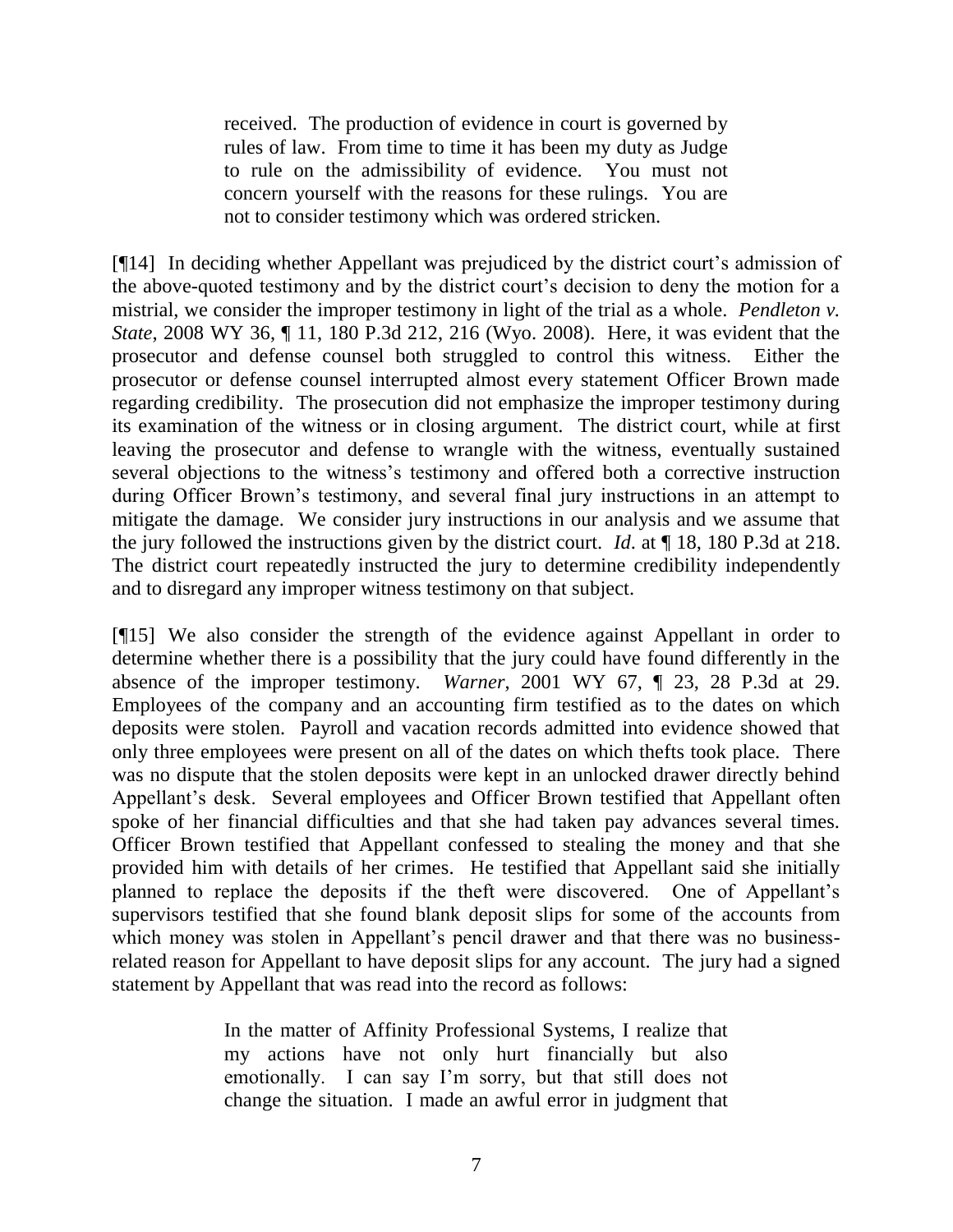has snowballed out of control before I was able to rectify the situation. There is no reason for my actions other than financial desperation. The opportunity presented itself, and without rational thought I left behind all moral and selfrespect. I hurt a lot of people who trusted and respected me, and for that I will always be sorry. I can some -- I can someday make good financially, but emotionally I will live with this mistake for life.

[¶16] In light of the overwhelming evidence against Appellant, including her own confession, we cannot say that the jury could have found differently in the absence of the improper testimony as to credibility. We have also given weight to the fact that the prosecutor did nothing to increase the prejudicial effect of the vouching testimony. The district court went to great lengths to instruct the jury to disregard Officer Brown's testimony on credibility and to make its own determination as to the credibility of each witness. We find that it would have been quite evident to the jury that the witness was acting inappropriately, and we are confident that the jury would have had no difficulty understanding which portions of the testimony to disregard. We find that Appellant was not prejudiced by the testimony and that the error was harmless. For the same reasons, we find that the district court did not abuse its discretion in denying Appellant's motion for mistrial.

# *Did the district court abuse its discretion in failing to exclude the testimony of a law enforcement officer regarding his interviews with Appellant and other witnesses even though tapes of those interviews were not provided to Appellant in discovery?*

Rulings on the admissibility of evidence are within the sound discretion of the trial court. *Urbigkit v. State*, 2003 WY 57, ¶ 39, 67 P.3d 1207, ¶ 39 (Wyo. 2003). We will not disturb such rulings absent a clear abuse of discretion. *Id.* An abuse of discretion occurs when it is shown the trial court reasonably could not have concluded as it did. *Hannon v. State*, 2004 WY 8, ¶ 13, 84 P.3d 320, ¶ 13 (Wyo.2004). Factual findings made by a trial court considering a motion to suppress will not be disturbed unless the findings are clearly erroneous. *Meek v. State*, 2002 WY 1, ¶ 8, 37 P.3d 1279, ¶ 8 (Wyo. 2002).

*O'Boyle v. State*, 2005 WY 83, ¶ 18, 117 P.3d 401, 407 (Wyo. 2005).

[¶17] Appellant phrases this issue as a question of whether or not the State should have been compelled to produce evidence and whether, failing that, the district court should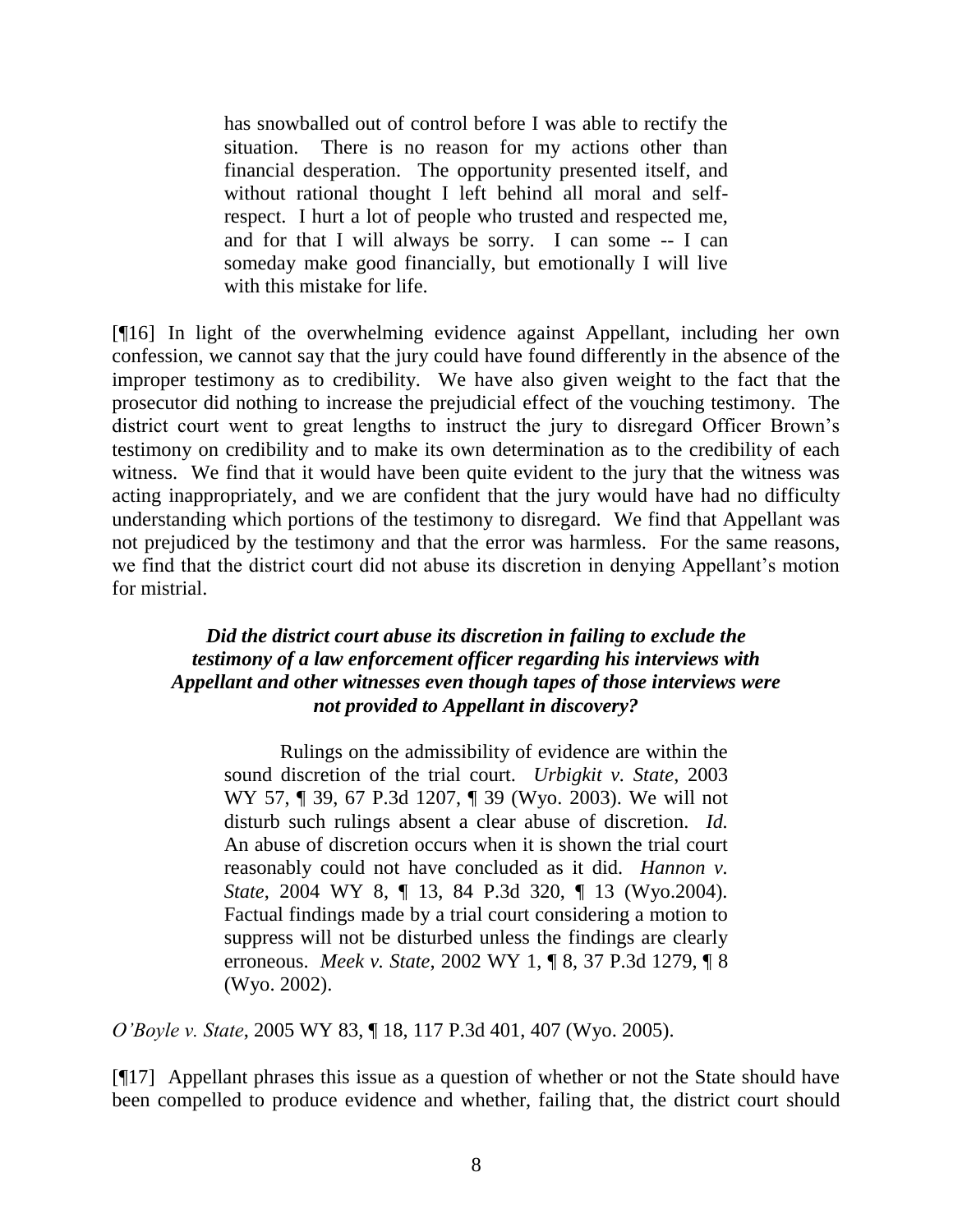have suppressed the evidence because the State failed to produce it. However, there does not appear to be a dispute as to whether the tapes of the various interviews were available for production. Appellant admits that production of these recordings was impossible. The United States Court of Appeals for the Tenth Circuit considered this question in *United States v. Gomez*, 191 F.3d 1214 (10th Cir. 1999) and determined that the issue was more properly one of due process to be decided under *Brady v. Maryland*, 373 U.S. 83, 83 S.Ct. 1194, 10 L.Ed.2d 215 (1963) and its progeny. We agree, and will address the issue as one of due process below.

# *Did the district court err when it determined that Appellant's due process rights were not violated although the investigating officer destroyed tapes of interviews with Appellant and various witnesses?*

[¶18] Appellant contends that her due process rights were violated when Officer Brown destroyed the recordings of Appellant's and other witnesses' interviews. Appellant does not point to any exculpatory value those tapes would have had, but merely contends that the tapes were potentially useful to her defense. Therefore, the standard to be applied is that of *Arizona v. Youngblood*, 488 U.S. 51, 109 S.Ct. 333, 102 L.Ed.2d 281 (1988). Under *Youngblood*, Appellant must show that the State acted in bad faith in destroying the evidence. *Whitney v. State*, 2004 WY 118, ¶ 59, 99 P.3d 457, 477 (Wyo. 2004).

[¶19] Our inquiry into bad faith under *Youngblood* follows a somewhat circular process. A showing of bad faith is required where an appellant cannot show that the destroyed evidence had exculpatory value that would have been apparent before its destruction. *Id*. However, in order to determine whether the State acted in bad faith in destroying the evidence, we must take into account the State's knowledge of the potentially exculpatory nature of the evidence. *Id*. In this case, Appellant has failed even to allege that the tapes could have had exculpatory value, let alone that Officer Brown should have been aware of that value before he destroyed the tapes. Officer Brown testified that the only information regarding Appellant contained in the tapes of the witnesses was reference to innuendo and speculation that Appellant had committed the crime. Each of the interviewed employees testified at Appellant's trial. Defense counsel did not question any of the witnesses about the substance of the interviews, nor did he ask about the contents of the tapes. Appellant does not allege that Officer Brown's testimony was inaccurate, even with respect to his description of Appellant's interview.

[¶20] Our analysis of due process goes to the fundamental fairness of the underlying trial. *Whitney*, 2004 WY 118, ¶ 58, 99 P.3d at 476. Officer Brown testified that he used the tapes to collect information for his reports. Appellant had access to those reports. Appellant also had access to every witness who was the subject of an interview and yet she does not contend that any of the tapes contained anything that would contradict Officer Brown's testimony. There is no evidence that the tapes had any possible